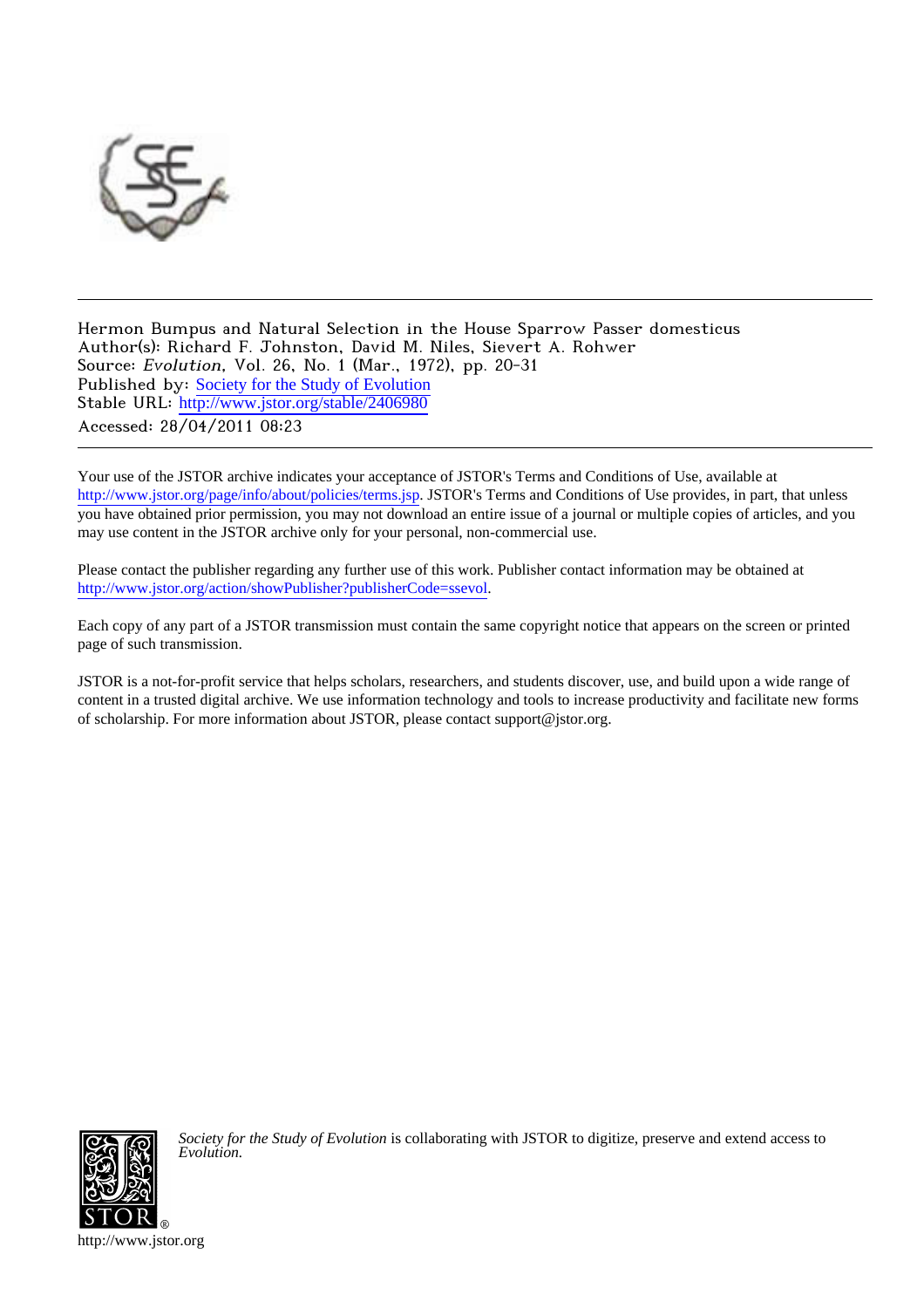# HERMON BUMPUS AND NATURAL SELECTION IN THE HOUSE SPARROW PASSER DOMESTICUS

RICHARD F. JOHNSTON, DAVID M. NILES, AND SIEVERT A. ROHWER Museum of Natural History, Department of Systematics and Ecology, University of Kansas, Lawrence, Kansas 66044

Received August 9, 1971

On February 1, 1898, after an uncommonly severe storm with snow, rain and sleet and of long duration, several samples of moribund house sparrows were brought to the biological laboratories of Hermon Bumpus at Brown University, Providence, Rhode Island. Almost half these birds died as a result of stress from the storm, and Bumpus assumed that he could get new information on the operation of natural selection if he properly exploited this differential survival. He accordingly made specimens of all the birds, recording gross body weight at the time, and later took measurements of eight size variables, six of them of skeletal elements. In roughly a year he had reported (Bumpus, 1899) the results of his study.

Judging by his introductory remarks (p. 209), Bumpus fully expected that the study would become a standard reference for later students of the evolutionary process, and at the end of his analysis he proceeded to publish in full the basic data matrix of 136 specimens by 9 characters, arranged by survivors, nonsurvivors, sex, and age of males. Bumpus was right; in the 73 years since he wrote, there have been three published univariate statistical reanalyses of his data, emphasizing improvements on Bumpus' statistical methodology (Harris, 1911; Calhoun, 1947; Grant, 1972) and his general conclusions on stabilizing selection are frequently cited in textbooks on evolution and population genetics.

Yet for all the interest in the data and what they purport to show, it has never been remarked that because Bumpus' conclusions were formulated a posteriori they represent hypotheses that cannot be tested by the data. In fact they can be tested only experimentally now (or fortuitously in the event that a similar storm presses again on a sparrow population that people can find). So in one sense it does not matter that Bumpus was statistically casual; his hypotheses exist and they are really what attract our attention.

Such attention ultimately leads us again to look at the data, but our interest should be in whether they legitimately led Bumpus, and Calhoun and Grant, to their hypotheses. Accordingly, this paper is an examination of how the hypotheses of stabilizing and directional selection came to be suggested by the data, and whether they are plausible today. We begin by considering the descriptive adequacy of the character variables and proceed to a multivariate examination of the data matrices. Bumpus himself (1899:217) resorted to an intuitive multivariate assessment of his sparrows, and he probably would have used computationally adequate multivariate analysis had the technology of his time permitted. It would seem that multivariate analytic techniques provide an optimal way to examine the data, although the present report seems to be the first to employ them. Multivariate analyses not only allow each individual to be examined over its total character-states set (which is likely to be the way in which storm-stress "examines" an individual) but also provide techniques for the visual display of results that enhance verbal summaries. This paper presents results of principal component and discriminant function analyses over the full sets and certain subsets of the Bumpus data. We will also show the extent to which presence and absence of certain char-

EVOLUTION 26:20-31. March 1972 20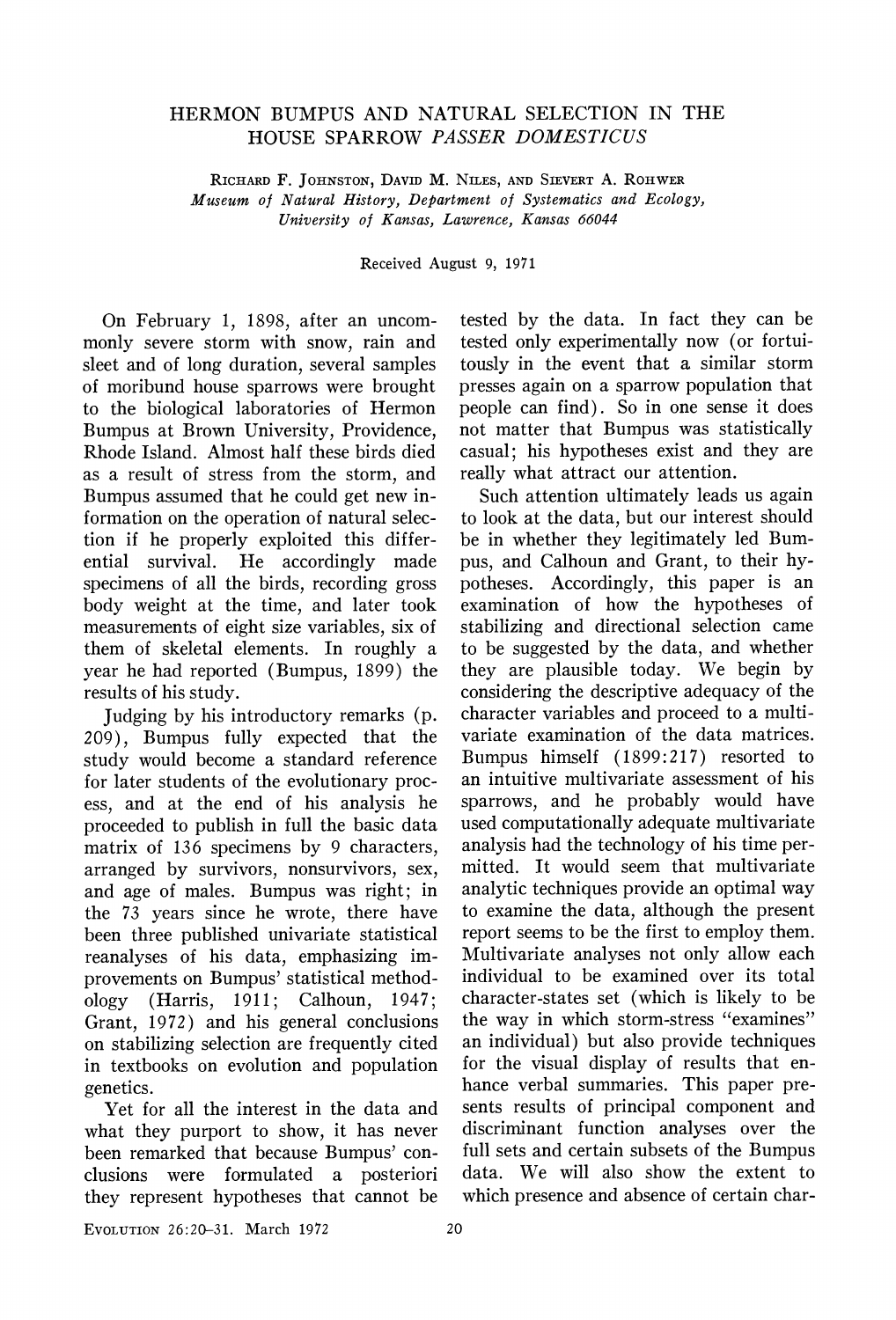acter variables affects Bumpus' historic hypothesis and those that followed, and we will examine some previously unanalyzed size relationships affecting sexual dimorphism of survivors and nonsurvivors.

## ADEQUACY OF THE CHARACTER VARIABLES

Ornithologists think the measurements of total body length and of alar spread in birds are subject to sufficient observational error to be unreliable for the study of morphologic variation. Today no one uses these variables, but they are precisely the two external size characters that Bumpus chose to measure. Expected high variability for these characters does not actually materialize in the Bumpus specimens, and coefficients of variation for body length and wingspread are consistent with those for wing and tail length in sparrow samples from elsewhere in North America. Nonetheless, use of these variables leaves us uneasy.

Body weight, for which surviving birds averaged less than nonsurvivors, is almost certainly an inadequate character in the Bumpus sparrows. Bumpus tells us virtually nothing about how he treated the birds on receipt in his laboratory, but we assume that had surviving birds been fed after he obtained them Bumpus surely would have mentioned it in his discussion on page 211, and that all survivors lived longer than any nonsurvivor. These assumptions are sufficient to allow an explanation of observed differences between the weights of survivors and nonsurvivors that has nothing to do with presumed selection by the storm. Survivors would have continued to process digestive tract contents, voiding wastes frequently as wild house sparrows do on any disturbance in confinement. Also, having survived cold stress longer than some of the nonsurvivors, survivors would have been characterized by a continuous expenditure of energy ultimately to be reflected in a loss of body weight (cf. Packard, 1967:77-78, who discusses daily weight fluctuations of around 7% in free-living sparrows not stressed by cold).

The remaining six variables are of sizes of bones. Bumpus measured two dimensions of the skull, two from the pectoral girdle-wing assembly, and two from the hind limb. These seem to be perfectly ordinary measurements; none violate any expectation. We can get a fractional test of their reliability as unbiased variables by examining the degree and direction of sexual dimorphism of each; if they show "normal" sexual dimorphism, we may assume they are normally adequate in indicating size. As Table 3 shows, the skull and hind limb variables of the total sample tend toward monomorphism and the sternum and humerus show dimorphism of 1- 4%, owing to larger male size, and this is the condition found repeatedly in North American sparrow samples (cf. Johnston and Selander, 1971; Johnston, 1972). In large samples femur length and skull width tend to be sexually dimorphic, but in small samples of heterogeneous ages this trend is not necessarily seen (Johnston, 1972).

We assume that the skeletal characters are adequate for testing the likelihood that what Bumpus hypothesized was derivable from the data, but that body length and wing spread are less adequate, and body weight unacceptable, as useful variables. Analyses beyond examine size relationships of survivors and nonsurvivors of both sexes over the entire nine-character set and also of the six-character set of skeletal variables only.

## CONSIDERATION OF HYPOTHESES STEMMING FROM DIFFERENTIAL **MORTALITY**

## The Nine-variable Character Set

Although there are reasons for believing that three of the character variables are inadequate for an analysis of character variation of any sort, much less for assessing possible directional or centripetal selection, the full set of characters needs to be examined because of its historical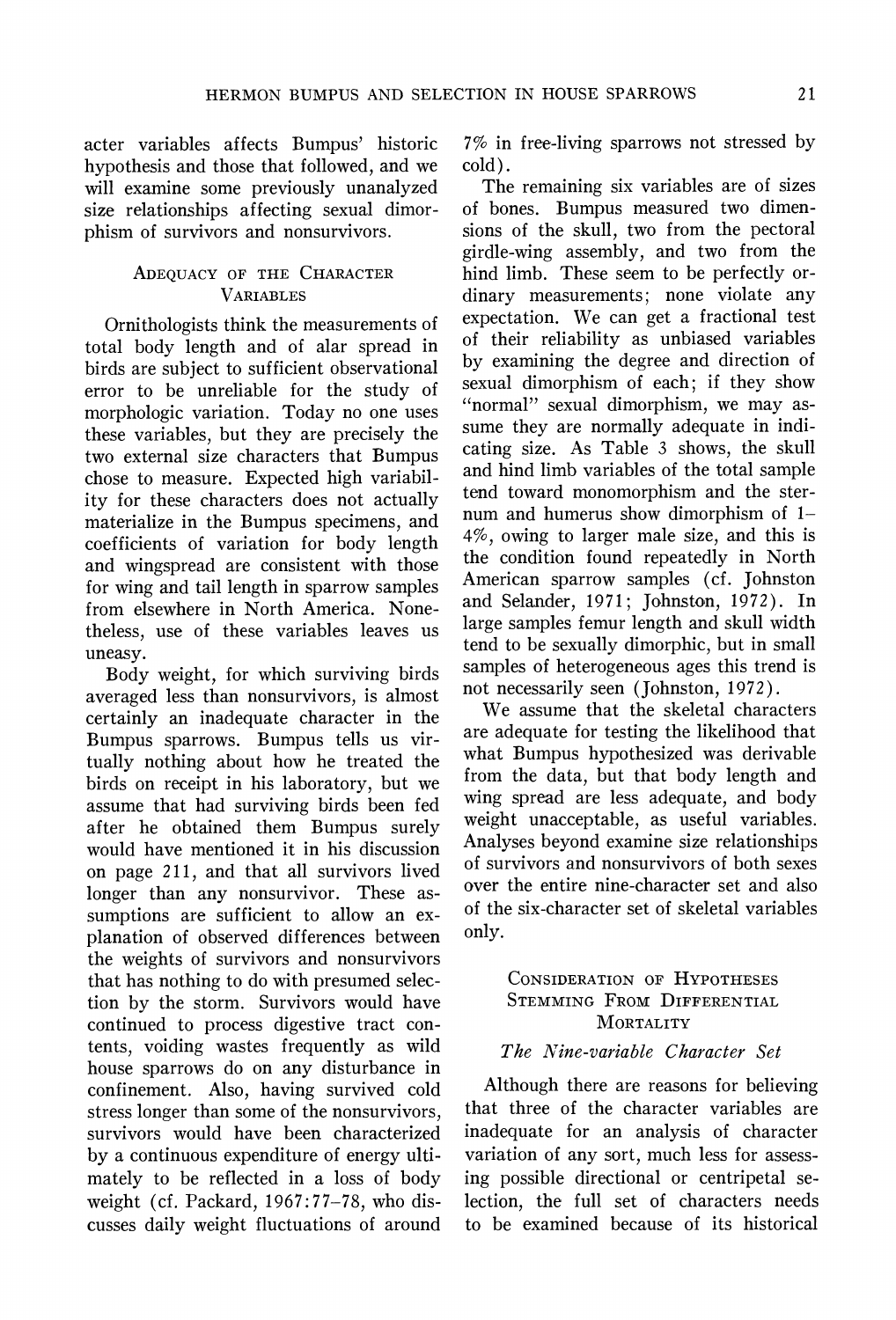

FIG. 1. Plot of two-dimensional positions of individual males in the Bumpus sparrow sample on principal components I and II from the nine-character set of variables. Open circles, survivors, closed circles, nonsurvivors; horizontal lines on circles indicate adults, and no lines indicate subadults. See Table 1.

importance. Principal component analysis was employed. Since the original nine variables do not constitute a homogenous character set, principal components were extracted from matrices of character correlations for each sex. We computed component scores (or projections) as

$$
\mathbf{P} = \mathbf{D} \times \mathbf{F} / \sqrt{p}
$$

where **D** is the standardized individual  $\times$ character data matrix,  $\bf{F}$  the matrix of character loadings (which were first normalized by dividing each eigenvector of  $\mathbf F$  by by the square root of the eigenvalue), and  $\dot{p}$  is the number of characters. Division by  $\sqrt{p}$  makes the scores range over approximately the same scale when plotted. Loadings of the original nine characters on the first three principal components  $(=$  eigenvectors) are shown in Table 1, and projections of individuals onto the first two principal components are plotted in Figs. 1 and 2.

For males each of the nine variables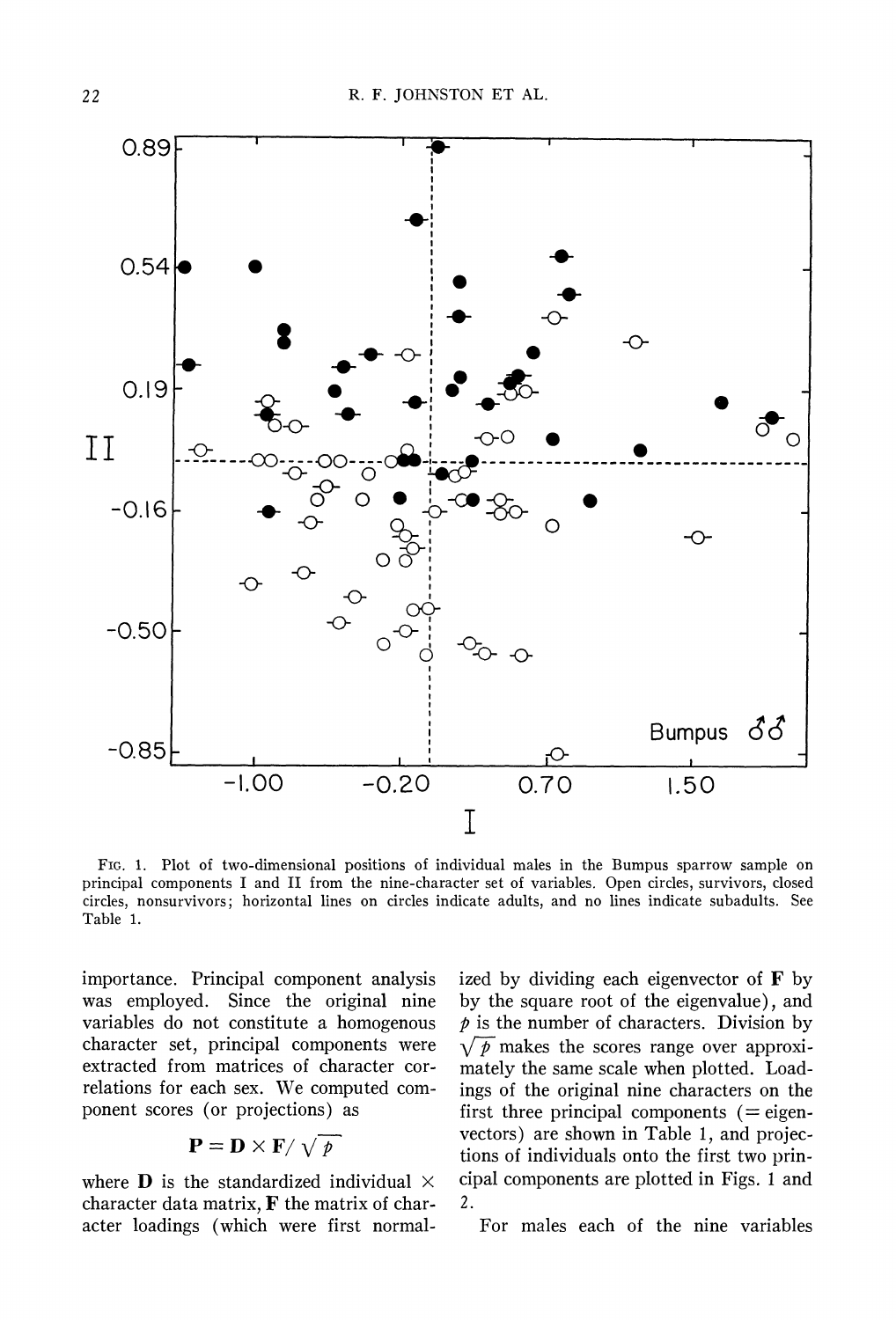| Character          |          | Component of variance <sup>2</sup> |          |             |          |             |  |  |  |
|--------------------|----------|------------------------------------|----------|-------------|----------|-------------|--|--|--|
|                    | I        |                                    |          | $_{\rm II}$ | ш        |             |  |  |  |
|                    | м        | F                                  | м        | F           | м        | $\mathbf F$ |  |  |  |
| Total length       | $-0.620$ | $-0.790$                           | 0.603    | $-0.351$    | $-0.210$ | $-0.358$    |  |  |  |
| Alar spread        | $-0.836$ | $-0.835$                           | 0.224    | $-0.044$    | $-0.055$ | $-0.362$    |  |  |  |
| Body weight $1/3$  | $-0.571$ | $-0.536$                           | 0.361    | $-0.639$    | 0.507    | 0.334       |  |  |  |
| Skull length       | $-0.669$ | $-0.874$                           | $-0.404$ | 0.093       | $-0.069$ | 0.092       |  |  |  |
| Skull width        | $-0.595$ | $-0.776$                           | 0.038    | $-0.080$    | $-0.655$ | 0.445       |  |  |  |
| Keel length        | $-0.612$ | $-0.716$                           | $-0.375$ | $-0.273$    | 0.020    | $-0.144$    |  |  |  |
| Humerus length     | $-0.888$ | $-0.906$                           | $-0.118$ | 0.212       | 0.064    | $-0.120$    |  |  |  |
| Femur length       | $-0.898$ | $-0.838$                           | $-0.097$ | 0.383       | 0.108    | 0.184       |  |  |  |
| Tibiotarsus length | $-0.841$ | $-0.837$                           | $-0.116$ | 0.401       | 0.186    | 0.035       |  |  |  |

TABLE 1. Character loadings from correlation matrices onto the first three principal components of variation in the nine-character set of male and female Bumpus sparrows.<sup>1</sup>

1 Loadings for males exceeding 0.2 11 and 0.275, and for females exceeding 0.285 and 0.369, are significant at  $a = .05$  and  $a = .01$ , respectively.

<sup>2</sup> Per cent of trace: males,  $I = 54.3\%$ ,  $II = 9.8\%$ ,  $III = 8.8\%$  (total = 72.9%); females,  $I = 63.8\%$ ,  $II = 10.8\%, III = 7.2\%$  (total = 81.8%).

loads significantly on component I, which is a general size factor accounting for 54% of the variation in the data set; component II represents an inverse relationship between total length, wingspread and weight against skull length and keel length and accounts for 10% of the variation. Scattergrams for scores on components I and II (Fig. 1) provide reasonably good separation of survivors and nonsurvivors, most of which is effected by component II. Overall, the disposition of individuals along component I might generate the hypothesis that males were subject to directional selection in which large individuals had a higher probability of surviving than small ones, but Fisher's exact probability ( $p =$ .274) computed for a median test (Siegel, 1956) did not show this ordering to be significant. (Hereafter exact probabilities will be given for similar tests without further explanation.) Additionally, for small individuals (those right of the vertical line) there is a suggestion that the effects of severe winter weather were not as drastic on those that had already lived through at least one winter (as any adult would have), as on those in their first year of life.

Scores for survivors and nonsurvivors are remarkably well-separated on com-

ponent II ( $p \leq .001$ ), in part owing to the high positive loadings from total length, wingspread, and weight. Influence of these peculiar characters is thus of primary importance in generating any hypothesis concerning differential survival, and we assume that Bumpus' ideas were significantly ordered by them.

An additional point of interest is that most survivors had relatively long keels and skulls, giving them relatively large negative component II scores. Bumpus included length of bill (as premaxilla) in his measurement of skull length, but his measurement of skull width was taken exclusively on the cranium. Skull width loaded positively (and insignificantly) on this component, suggesting that if skull length loaded significantly negatively, it is the premaxillary element of "skull length" that is responsible for its importance on this axis of variation. If so, then it is possible that birds with the relatively large premaxillae were best fit to survive that winter storm.

For females each of the nine variables also loads significantly on component I, which accounts for 64% of the variation; component II represents an inverse relationship of total length and body weight against femur and tibiotarsus lengths, ac-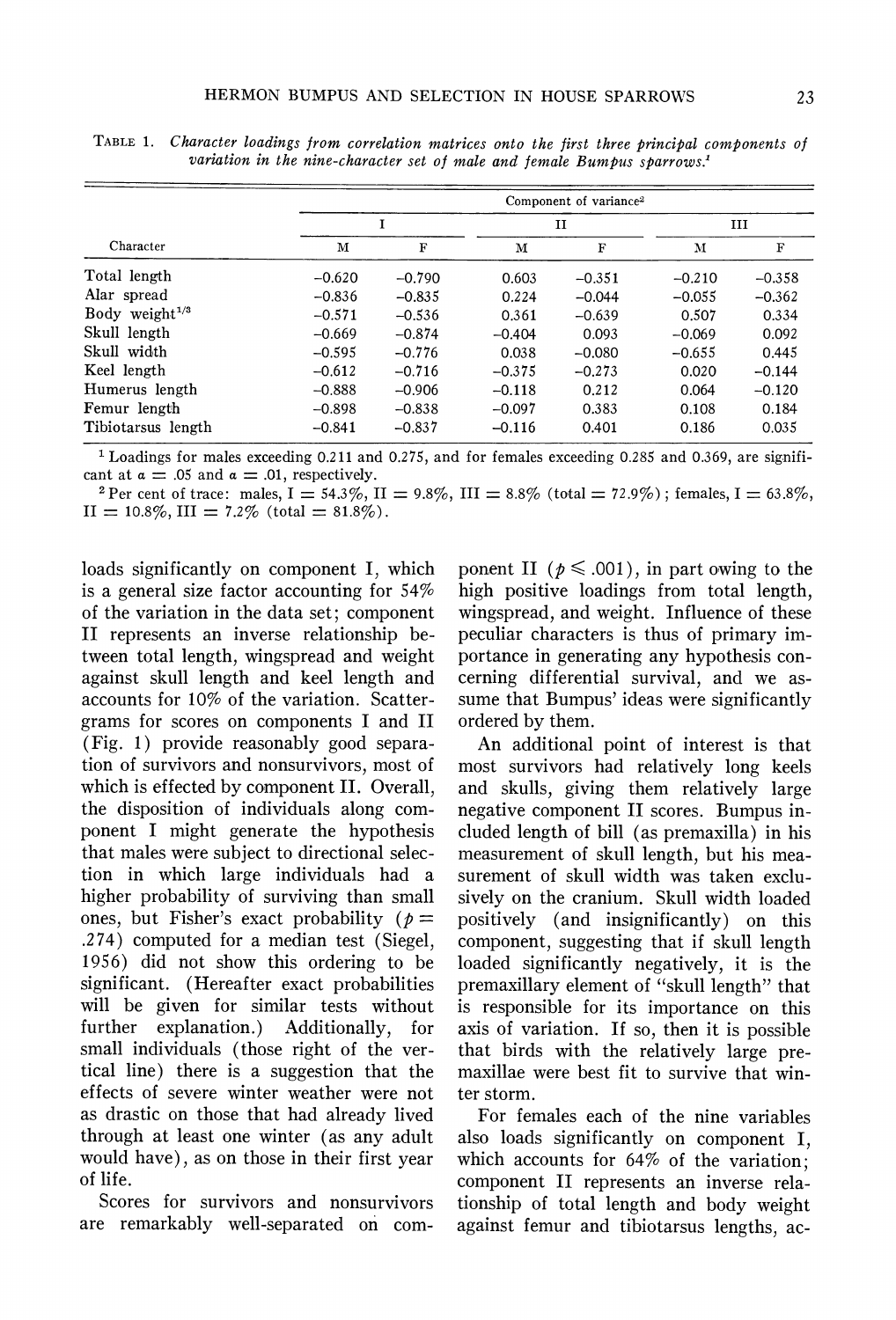

FIG. 2. Plot of two-dimensional positions of individual females in the Bumpus sparrow sample on principal components I and II from the nine-character set of variables. Open circles indicate survivors, closed circles, nonsurvivors. See Table 1.

TABLE 2. Character loadings onto the first three principal components of variation from variancecovariance matrices in the six character set of male and female Bumpus sparrows.'

|                    |          |          |          | Component of variance <sup>2</sup> |          |          |  |  |  |  |
|--------------------|----------|----------|----------|------------------------------------|----------|----------|--|--|--|--|
|                    |          |          |          | п                                  |          | ш        |  |  |  |  |
| Character          | м        | F        | М        | F                                  | м        | F        |  |  |  |  |
| Skull length       | $-0.447$ | $-0.681$ | 0.071    | $-0.081$                           | 0.455    | 0.387    |  |  |  |  |
| Skull width        | $-0.178$ | $-0.301$ | $-0.021$ | 0.034                              | 0.085    | 0.102    |  |  |  |  |
| Keel length        | $-0.640$ | $-0.732$ | 0.655    | 0.664                              | $-0.120$ | $-0.089$ |  |  |  |  |
| Humerus length     | $-0.514$ | $-0.510$ | $-0.089$ | $-0.044$                           | $-0.032$ | $-0.010$ |  |  |  |  |
| Femur length       | $-0.531$ | $-0.561$ | $-0.120$ | $-0.154$                           | $-0.027$ | 0.006    |  |  |  |  |
| Tibiotarsus length | $-0.947$ | $-0.932$ | $-0.356$ | $-0.357$                           | $-0.117$ | $-0.245$ |  |  |  |  |

1 Loadings for males exceeding 0.211 and 0.275, and for females exceeding 0.285 and 0.369, are significant at  $\alpha = .05$  and  $\alpha = .01$ , respectively.

<sup>2</sup> Per cent of trace: males,  $I = 65.1\%$ ,  $II = 18.2\%$ ,  $III = 7.6\%$  (total = 90.9%); females,  $I = 70.8\%$ ,  $II = 16.8\%, III = 6.4\%$  (total = 94.0%).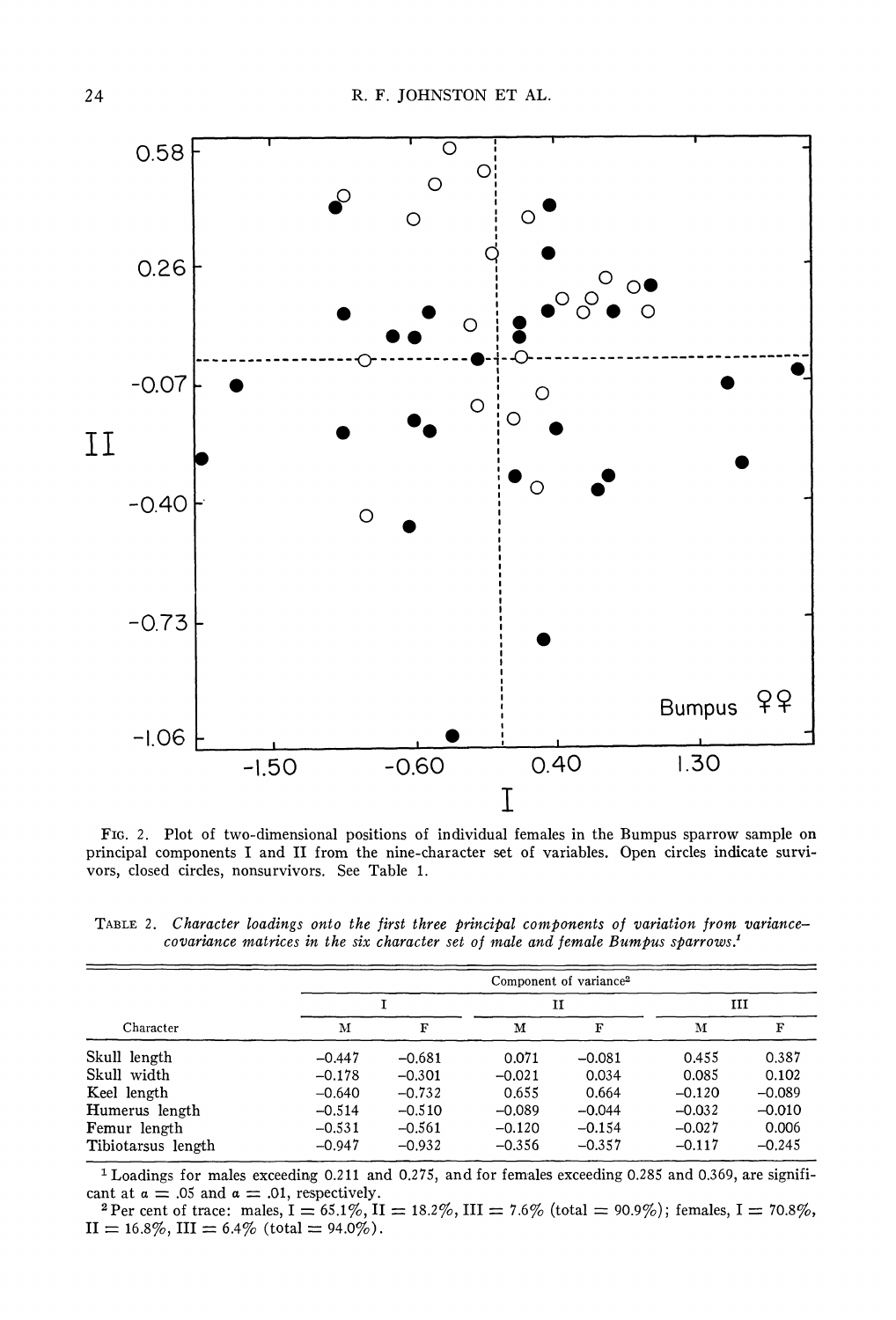

FIG. 3. Plot of two-dimensional positions of individual males in the Bumpus sparrow sample on principal components I and II from the six-character set of variables. Open circles, survivors, closed circles, nonsurvivors; horizontal lines on circles indicate adults; no lines indicate subadults. See Table 2.

counting for 11% of the variation. The loadings do not provide (Fig. 2) a separation of survivors of the same sort as for males. Along component I, which is a general size factor, individuals with some aspects of their morphology rendering them relatively large or relatively small were subject to a higher risk of death than were individuals of intermediate size. Bumpus was impressed by essentially the same distribution in formulating his ideas about stabilizing selection in the birds, although he treated the sexes simultaneously. Component II projections also tend to separate

survivors and nonsurvivors in females ( $\dot{p}$ )  $= .080$ , but not so clearly as in males. Females with relatively large characterstates for femur and tibiotarsus lengths and relatively small states for total length and body weight were more likely to survive than those with converse sets of character-states.

So if all nine character variables are used in principal component analyses of both sexes, the major contentions of Bumpus and Grant and Calhoun are seen to be suggested by the data: that stabilizing selection for intermediate size occurred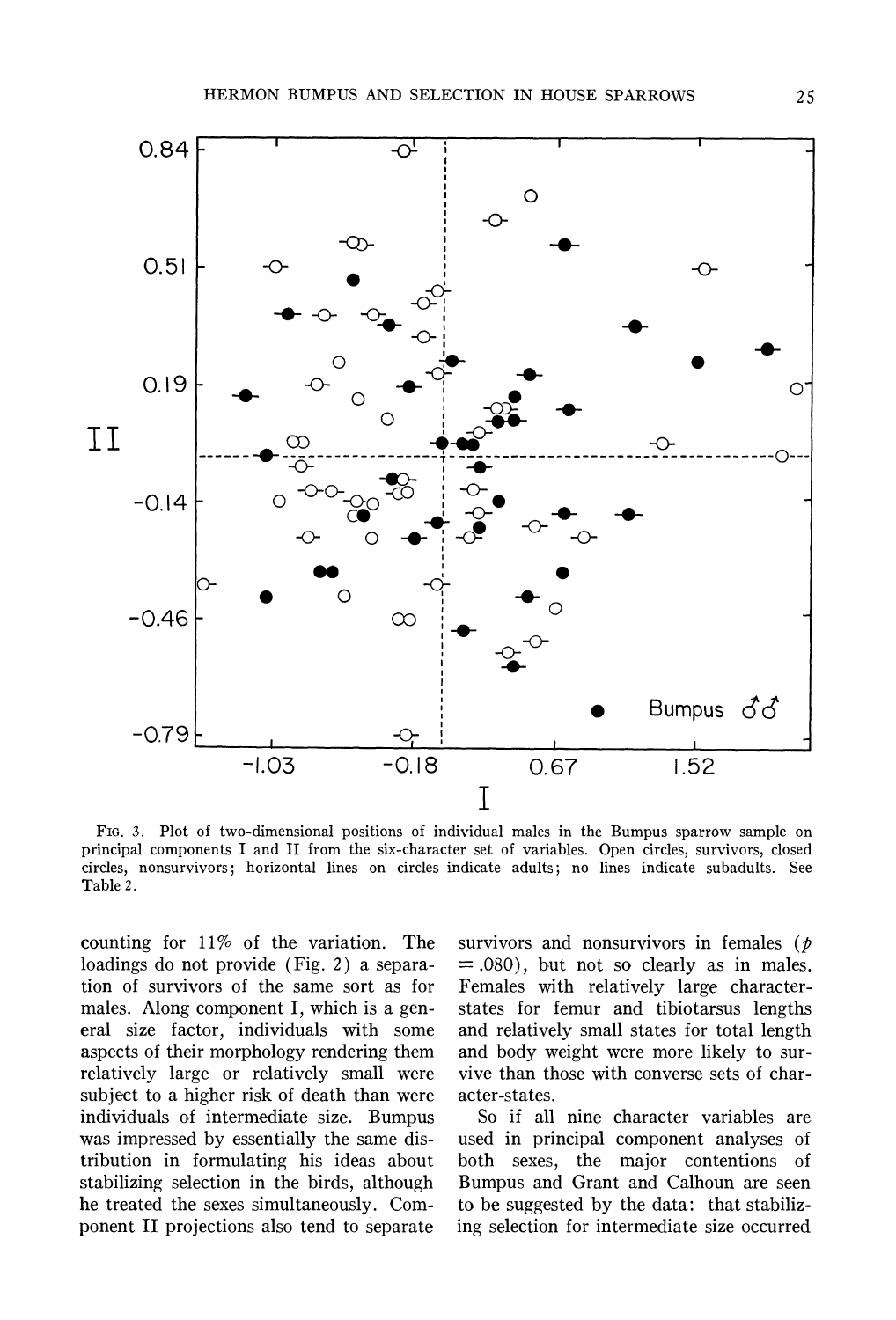

FIG. 4. Plot of two-dimensional positions of individual females in the Bumpus sparrow sample on principal components I and II from the six-character set of variables. Open circles, survivors, closed circles, nonsurvivors. See Table 2.

in females and directional selection for large size occurred in males. From the present analysis it also could be suggested that age-related survival occurred in males such that relatively small individuals had a slightly greater chance of surviving the storm if they were adults; and males with relatively large premaxillae may have had a better chance of surviving.

# The Six-variable Character Set

For reasons discussed earlier, removal of total length, wingspread, and body weight from the data set leaves six bony dimensions that could provide an assessment of the Bumpus sparrows that is more independent of operational error than the data in the above analysis. Since these measurements provide a fairly homogeneous character set, principal components were extracted from variance-covariance matrices; component scores were obtained as described above. The character loadings for each of the first three principal components are shown in Table 2, and projections of individuals onto the first two components are plotted in Figures 3 and 4.

For males component I has significant loadings from all the variables except skull width, and accounts for 65% of the varia-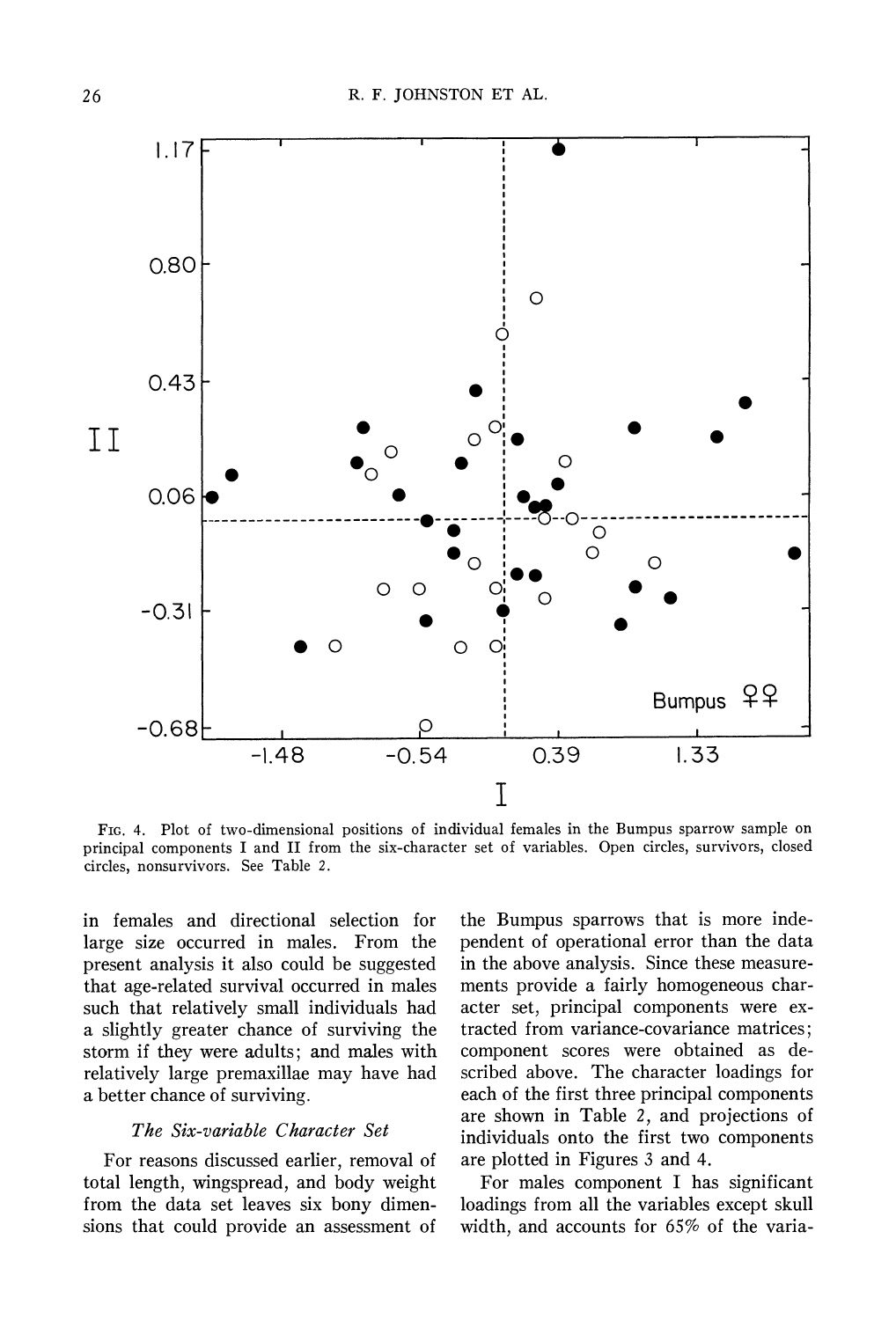| Character          |       | Character-state means <sup>1</sup> |                        |                  |               |               |                     |               |              |
|--------------------|-------|------------------------------------|------------------------|------------------|---------------|---------------|---------------------|---------------|--------------|
|                    |       | Total sample                       |                        | <b>Survivors</b> |               |               | <b>Nonsurvivors</b> |               |              |
|                    | ♂     | ¥                                  | $\%$ $\circ$ : $\circ$ | ♂                | ¥             | $\%d:\,$ $\%$ | लै                  | ¥             | $\%d:\Omega$ |
| Total length       |       | 160.43 158.04                      | $1.5***$               |                  | 159.25 157.38 | $1.2*$        |                     | 162.08 158.53 | $2.1***$     |
| Alar spread        |       | 247.47 241.33                      | $2.5***$               |                  | 247.41 241.00 | $2.6***$      |                     | 247.56 241.57 | $2.4***$     |
| Body weight        | 2.96  | 2.94                               | 0.7                    | 2.95             | 2.91          | $1.4*$        | 2.98                | 2.96          | 0.7          |
| Skull length       | 31.64 | 31.46                              | 0.6                    | 31.70            | 31.43         | 0.9           | 31.56               | 31.48         | 0.3          |
| Skull width        | 15.33 | 15.26                              | 0.5                    | 15.35            | 15.24         | 0.7           | 15.29               | 15.28         | 0.1          |
| Keel length        | 21.63 | 20.83                              | $3.7***$               | 21.76            | 20.81         | $4.4***$      | 21.46               | 20.84         | $2.9*$       |
| Humerus length     | 18.67 | 18.47                              | $1.1*$                 | 18.76            | 18.50         | $1.4*$        | 18.55               | 18.44         | 0.6          |
| Femur length       | 18.13 | 18.08                              | 0.3                    | 18.21            | 18.16         | 0.3           | 18.01               | 18.02         | $-0.05$      |
| Tibiotarsus length | 28.74 | 28.87                              | $-0.5$                 | 28.84            | 29.05         | $-0.7$        | 28.61               | 28.73         | $-0.4$       |

TABLE 3. Secondary sexual dimorphism assessed by character-state means for three groupings of Bumpus sparrows.

<sup>1</sup> Body weight in  $\sqrt[3]{g}$ ; remainder in mm. Per cent differences significant at  $p \leq 0.05$  (one asterisk) and  $P \leq 0.001$  (three asterisks) judged by F-ratios from single classification analysis of variance.

tion in the six-character set; component II, representing 18% of the variation, has inverse loadings from keel length and tibiotarsus length. Again component I is a general size factor; larger individuals, plotting to the left in Figure 3, are mostly survivors while smaller individuals, plotting to the right, are mostly perishers. Unlike the nine-variable analysis this distribution was significant ( $p = .016$ ), providing a strong basis for the classical hypothesis of sizeordered directional selection in males. In this analysis males were not significantly ordered along component II ( $p = .827$ ).

For females component I has significant loadings from each of the six variables, and these account for 71% of the variation; component II has inverse loadings from keel length and tibiotarsus length, and accounts for 17% of the variation. Most of the survivors fall toward the center of the principal component I scores, which is consistent with the plot obtained from the nine-variable analysis above (cf. Fig. 2). A parametric test showed the variance in principal component I scores to be significantly smaller for survivors than for nonsurvivors (*F* max = 2.905;  $p \le 0.05$ ), thus supporting Bumpus' classical conclusion. Unlike the nine-character analysis, females are scarcely distinguished along component II in this analysis ( $p = .380$ ).

### ANALYSIS OF SEXUAL DIMORPHISM

As we mentioned in the introduction, we used an analysis of secondary sexual character dimorphism to get information on possible bias in the six skeletal variables in the Bumpus sparrows. It is already wellestablished that intersexual character dimorphism has a predictable form in house sparrows such that external size variables, body weight, and bony elements in the pectoral girdle and wing are strongly sexually dimorphic and bony elements from the head and hind limb are either monomorphic or only weakly dimorphic (Selander and Johnston, 1967; Johnston and Selander, 1971; Johnston, 1972). We thus expected that Bumpus sparrows would show dimorphism in keel and humerus lengths and monomorphism in skull width and in skull, femur and tibiotarsus lengths. This is precisely the organization of sexual differences for bones of the total sample and of survivors alone. But in nonsurvivors humerus length is not different between the sexes and the difference in keel length is less than in the other samples. As can also be seen in Table 3, the nonsurvivors show reduced dimorphism in body weight and wingspread, but not for total body length (for which the nonsurvivors show the greatest sexual difference).

To obtain a multivariate assessment of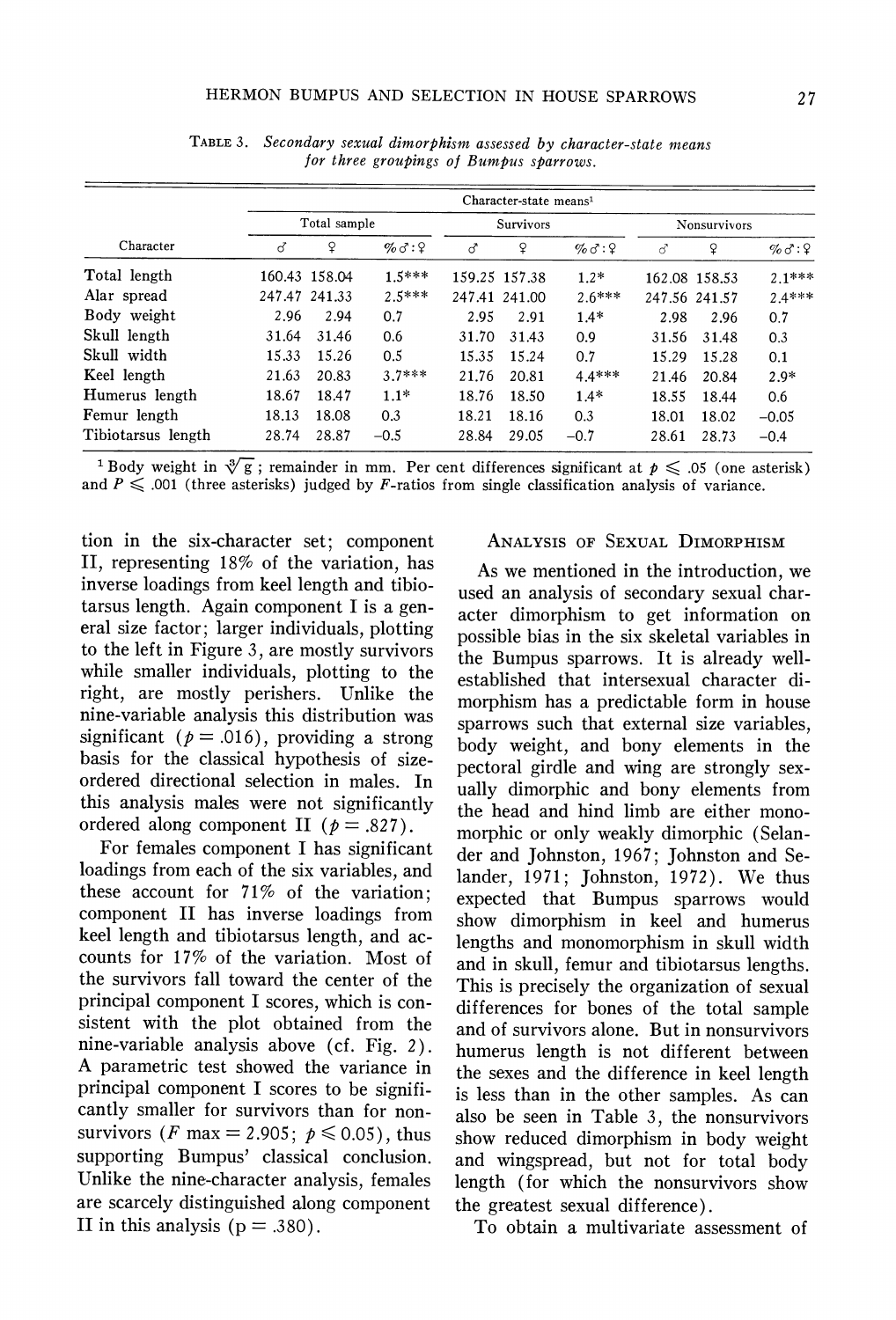

FIG. 5. Frequency distribution of males (stipple) and females (clear) in the nonsurviving set of Bumpus sparrows along the discriminant axis computed for the six skeletal variables using nonsurviving males and nonsurviving females as groups.

sexual dimorphism, two-group discriminant function analyses based on the six skeletal characters were performed on the survivors and on the nonsurvivors, using the two sex classes as groups. Since ordinary (mistnetted) samples of house sparrows are significantly sexually dimorphic in size for two of these six characters, it is of considerable importance that discriminant scores were unable to adequately separate the sexes of the nonsurvivors (Fig. 5; exact  $F$  $= 1.80$  ns). However, survivors were classified according to sex by discriminant analysis with only a small per cent of misclassification (Fig. 6), and the multivariate difference between the means for survivor sex classes was highly significant (exact  $F = 4.52, p = 0.001$ .

More insight into the nature of the differences in sexual size dimorphism between



FIG. 6. Frequency distribution of males (stipple) and females (clear) in the surviving set of Bumpus sparrows along the discriminant axis computed for the six skeletal variables using surviving males and surviving females as groups.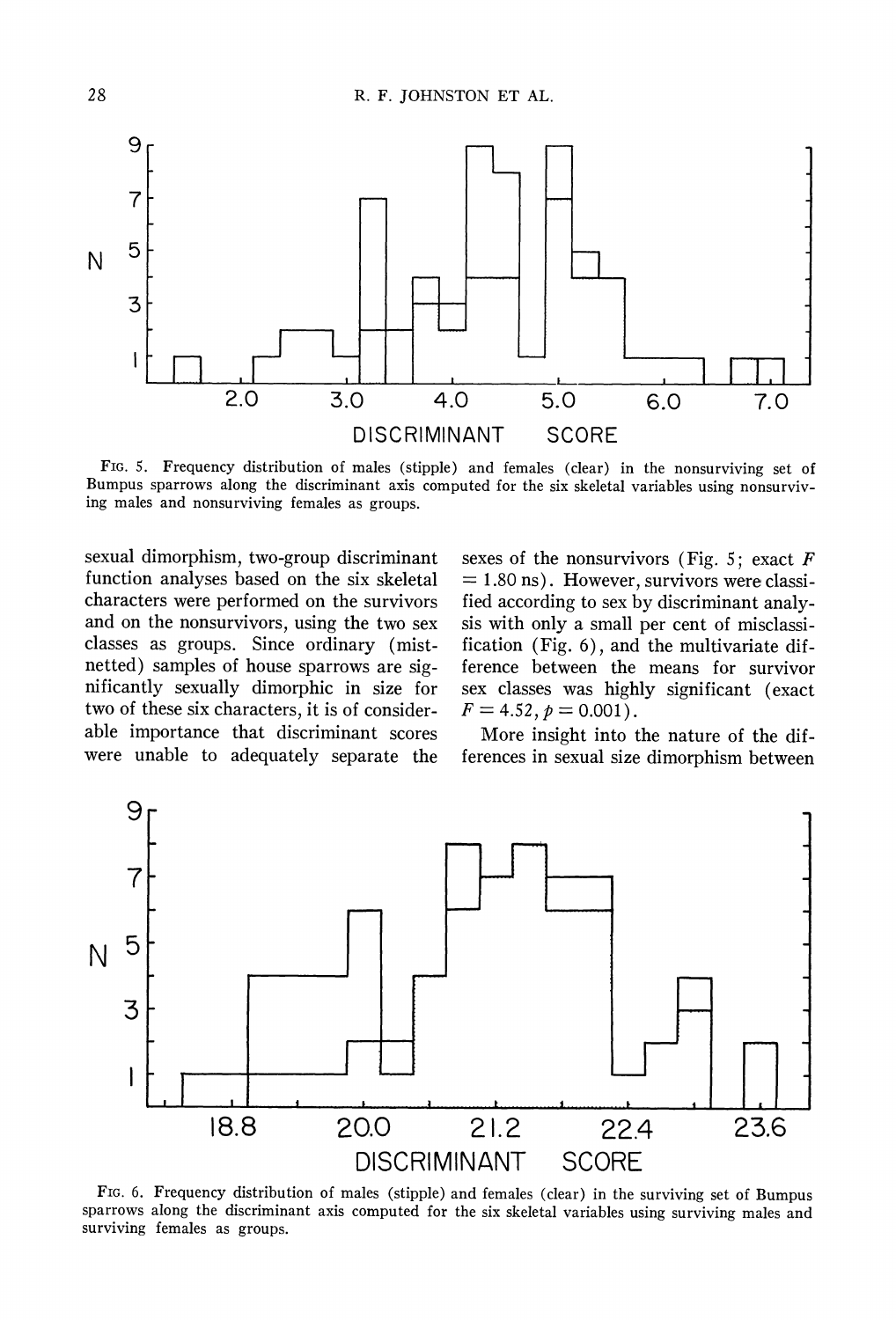|                    | Nonsurvivors                             |                        | Survivors                                |                        |  |
|--------------------|------------------------------------------|------------------------|------------------------------------------|------------------------|--|
| Character          | Standardized<br>discriminant<br>function | Per cent<br>separation | Standardized<br>discriminant<br>function | Per cent<br>separation |  |
| Skull length       | 0.095                                    | 3.33                   | 0.060                                    | 1.78                   |  |
| Skull width        | 0.030                                    | 1.05                   | $-0.127$                                 | 3.77                   |  |
| Keel length        | 0.708                                    | 24.80                  | 1.029                                    | 30.54                  |  |
| Humerus length     | 0.881                                    | 30.86                  | 0.773                                    | 22.94                  |  |
| Femur length       | $-0.285$                                 | 9.98                   | $-0.624$                                 | 18.52                  |  |
| Tibiotarsus length | $-0.856$                                 | 29.98                  | $-0.756$                                 | 22.44                  |  |
| Totals             | 3.369                                    | 99.99                  | 2.855                                    | 100.00                 |  |

TABLE 4. Relative influence of bony characters in discrimination between males and females in two samples of Bumpus sparrows.

survivors and nonsurvivors can be obtained from the standardized discriminant coefficients (Table 4), which reflect the relative importance of the six variables in separating the sex classes in each analysis. To assess the differing importances of the characters within each of the two analyses, the per cent of the total separation effected by each character has been computed for survivors and nonsurvivors (Table 4). The per cent separation effected by the four characters contributing significantly to the discriminant function reveals that the importance of humerus and tibiotarsus lengths was increased in the survivors versus the nonsurvivors, while the importance of keel and femur lengths was reduced. Since the discriminant coefficients for humerus and tibiotarsus lengths receive contrasting signs, surviving males had relatively longer humeri than nonsurvivors, and surviving females had relatively longer tibiotarsi than nonsurvivors. Thus, the nonsurvivors included males with short humeri (a "female character") and females with short tibiotarsi (a "male character"), both of which inclusions would generate an increase in homogeneity of the nonsurvivors.

For additional examination of increase of homogeneity in nonsurvivors we may turn again to Table 3. For the six bony variables, comparison of the per cent dimorphism values for survivors and nonsurvivors shows that the absolute value of these figures was increased for all six variables in

the survivors. For five of the six, means for males were larger than those for females, which results from the tendency for the overlapping tails of the distributions to be eliminated when the nonsurvivors are removed from the sample (i.e., when the small males and the large females are removed, as they were by effects of stormstress).

#### **COMMENTS**

Bumpus' hypotheses concerning differential survival of the sparrows following the storm of 1898 were formulated after he examined the data from the specimens; the data suggested the hypotheses and thus cannot be used to test the adequacy of the hypotheses lest they become merely selffulfilling prophecies. Hence, no one can legitimately say that Bumpus showed this or Bumpus showed that. But it is quite another thing to ask whether Bumpus and Calhoun and Grant, were justified in speaking of stabilizing and directional selection after having examined the data. It is clear that the hypotheses are justifiably extracted from the data and that experimental testing of them would now be a worthwhile thing to do.

Bumpus, Harris, Calhoun, and Grant did not look into sexual dimorphism. But there were only indirect suggestions (like directional selection in males) that secondary sexual character differences would have been increased by selective elimination of individuals by a winter storm. Such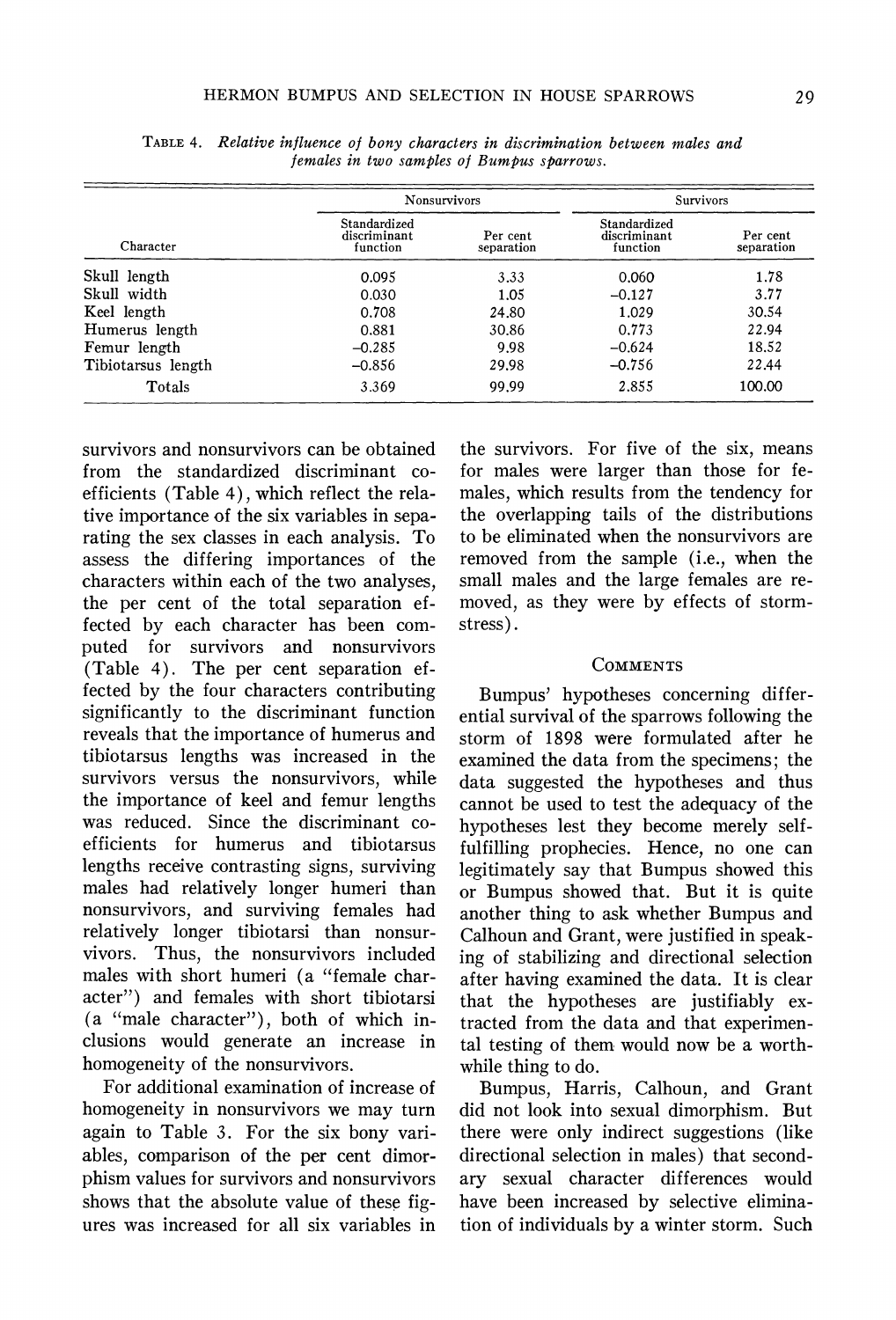a modification in fact occurred; to put it crudely, nonsurvivors conformed to a multivariate "type" much more than sexes of the house sparrow ordinarily do (there is no other such instance on record).

The selective base of such an occurrence is examined below. We may note that the Bumpus sparrows were already sexually dimorphic in conventional ways (Table 3), and we know they stemmed from populations ultimately from western Europe that were (or are) sexually dimorphic in conventional ways (Johnston, 1969). Whether in Europe or North America, the adaptive phenotype of male house sparrows includes relatively large sizes of certain covariant morphologic elements that increase male reproductive fitness-large individuals are likely to win male:male contests for space, nest sites, etc. One assumes that this competition led to classical Darwinian selection at a very early point in the history of the species. Such selection alone could have elaborated secondary sexual dimorphism in house sparrows and as Leigh Van Valen points out (in litt.), size is plausibly related to physical condition of males, both because of effect of a better territory size and because of stress associated with lower rank of smaller birds. In Bumpus sparrows from Providence, it was the smaller males that were more subject to storm-induced mortality. Hence, smaller males were at a double disadvantage. The novelty introduced by this finding is that morphologic covariances presumably adaptive in sexual selection, or enhancing reproductive aspects of fitness, were also apparently adaptive in escaping storm mortality, or in enhancing viability components of fitness.

Females have a covariant character suite that has evolved presumably exempt from selection for size as associated with sexual combat. If there are any strictly reproductive aspects of fitness associated with body size and proportions in females, they might coincide with the sizes associated with viability components of fitness. Or, we could say that the quality of being a female sparrow seemingly entrains certain size covariances as well as chromosomal, endocrinologic, gonadal and behavioral modalities, and that evolutionarily successful females will violate as few of these entrainments as possible; a parallel statement could be made for males.

In closing, we may note that if males and females are as different as this discussion assumes, we would expect differing sorts of abiotic stress (different kinds of storms, for instance, or heat stress in summer) to consistently express themselves differently on the sexes. In short, we think that each sex represents a distinct, though related, adaptive system.

**SUMMARY** 

The frequency distribution of characterstates of morphologic variables in the house sparrows collected after a severe winter storm in Providence, R. I., in February, 1898, by Hermon C. Bumpus are such that they adequately generate the following hypotheses: 1) large males have a selective advantage over small ones under conditions of severe winter cold stress; 2) females of intermediate size have a selective advantage over larger and smaller individuals under conditions of severe winter cold stress; 3) small subadult  $(=$  first year) males are at a selective disadvantage relative to small adult males under severe winter cold stress.

Surviving individuals showed normal secondary sexual size dimorphism, but nonsurvivors were almost monomorphic for size of skeletal characters. Many nonsurviving females tended to have male-like proportions and nonsurviving males tended to have female-like proportions; thus, differential storm-induced survival suggests there are viability components of fitness in sizes of the sexes in addition to the reproductive components of fitness that have been invoked to explain general size dimorphism in sparrows.

#### ACKNOWLEDGMENTS

This study was partly stimulated by the reanalysis of Bumpus sparrow data by